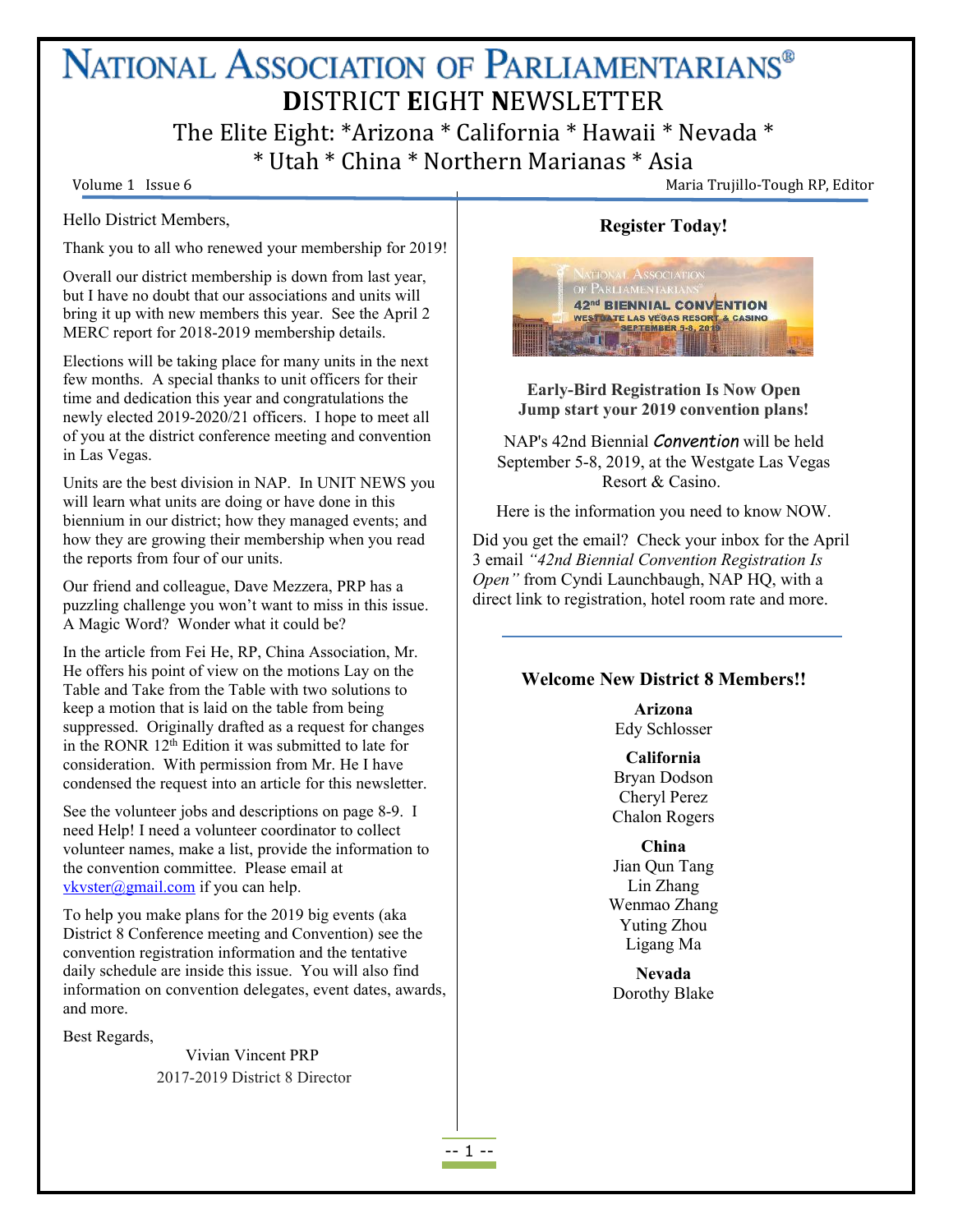#### **A NOTE ABOUT THE 2019 DISTRICT EIGHT (8, VII) CONFERENCE MEETING**

# **Tuesday, September 3 - 6-8 PM**

Yes, the District 8 Conference will be Tuesday, September 3.

Yes, it is the day after Labor Day and two days before the convention officially opens.

I know this date is an issue, however, it is necessary. I have had push back from several members so let me explain why it will be on Tuesday, September 3. NAP bylaws require that districts elect a director prior to the first meeting of the convention. While that meeting will not be until Thursday morning at 9 AM consideration had to be given to the events scheduled on Wednesday, September 4. In addition to the planned events there will be Board and committee meetings taking place. District 8 has approximately 16 people who are either on the board or committees.

Due to the timing issue this will not be the conference as we have known it in the past. There will not be any workshops as that would have required attendees and presenters to arrive on Monday, the holiday. We are only holding a conference meeting. It will be in the evening in hopes that those traveling will be there by 6 PM.

When we voted to allow Arizona to host the district conference in Las Vegas one of the reasons was to eliminate the expense members would have to incur traveling to a district conference and the convention within a few weeks of each other. Holding the district conference with the convention means members will only travel to one location; add one night to their hotel stay; members from far away would be able attend; and conference expenses would be less.

The official call to the conference meeting will be issued in July. At the meeting you will elect a new district director, adopt revised district standing rules, and take care of other business. Registration will be required for voting purposes and the cost will be a minimum amount to cover some expenses.

I encourage everyone to attend the D 8 meeting and take advantage of the early bird convention hotel room rate. Make your convention hotel reservations beginning Tuesday. September 3.

Vivian

2017-2019 District 8 Director



# **ASSOCIATION ANNUAL MEETINGS**

*2019 HSAP ANNUAL MEETING* May 19, 2019 - Honolulu, Hawaii

*2019 ASAP ANNUAL MEETING*

August 17, 2019 (Tentative date) - Tucson, AZ

# **DISTRICT 8 MEETING**

*2019 DISTRICT CONFERENCE MEETING* Tuesday, September 3, 2019 - 6-8 PM Las Vegas, NV

### **NAP Events**

**Fifth Tuesday Town Hall Meeting:**

"Education Updates for the NAP Member" April 30, 7:00 PM CT To access the forum <https://nap.adobeconnect.com/townhall>

#### **42nd Biennial** *Convention*

See the tentative schedule announced by NAP with the early registration information April 3, 2019 in this issue.

## **IMPORTANT REMINDERS**

### *ATTENTION UNITS*

Electing new officers or retaining current officer? Be sure to submit your Unit's Annual Report to NAP. Email the following information to  $hq(\hat{a})$ nap2.org

The report consists of:

### 1. **The names, addresses, phone numbers, and email addresses for all your officers.**

2. A copy of your unit bylaws or a statement saying your unit bylaws have not changed since last filed with HQ.

3. A copy of your IRS 990 filing. Simply forward the reply from the IRS to HQ with a message that includes the name of your unit.

*Copy the email to your state association president as well so they have up-to-date of icers contact info.*

-2-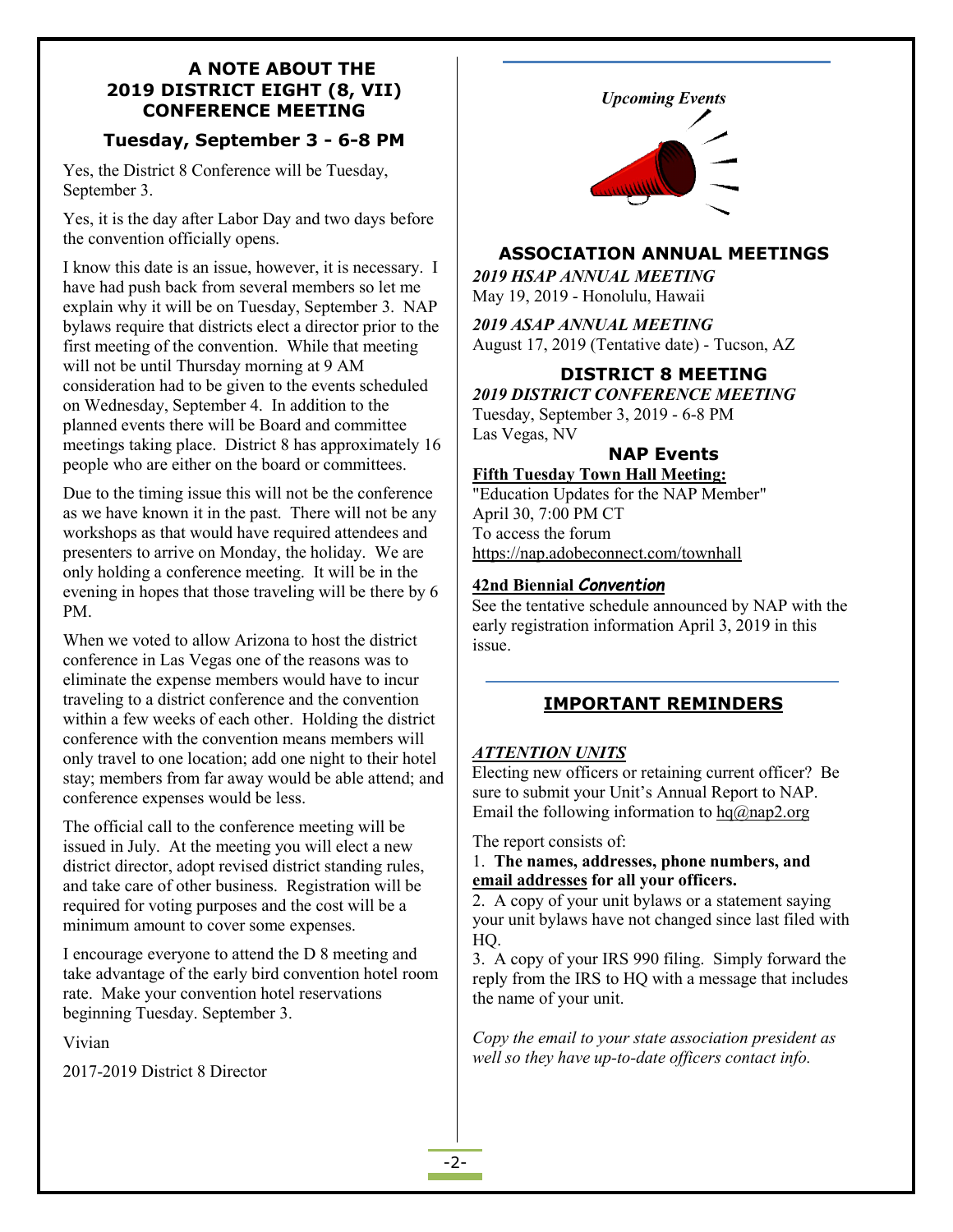## *ASSOCIATION AND UNITS CONVENTION DELEGATES*

Have you elected your association or unit delegates? You will need to submit them to HQ sometime in June or July. To determine the number of delegates you are allowed refer to the NAP BYLAWS ARTICLE VI MEETINGS is as follows:

6. delegates representing each association selected as provided in the association bylaws as follows:

a) six delegates; and

b) one additional delegate for up to the first five primary members-at-large for the association and an additional delegate for each additional five primary members-at- large or major fraction thereof for the association as of March 1 of the convention year;

7. delegates representing each unit, selected as provided in the unit bylaws, based on the primary membership as of March 1 of the convention year, as follows:

a) one delegate for the first five primary members of the unit; and

b) one additional delegate for each additional five primary members or major fraction thereof;

10. one delegate from each youth group, selected as provided in the youth group bylaws.

### *AWARDS! GET REWARDED AT CONVENTION Applications will be available soon*

*Association Awards*

- Membership Retention
- Most New Units
- Primary Members Net Increase
- $-$  RPs % Gain
- $-$  RPs Net Increase
- $-$  PRPs  $-$  % Gain
- PRPs Net Increase
- Most Workshops
- Membership Growth

*Units Awards*

- Membership Retention
- Primary Members Net Increase
- $-$  RPs Net Increase
- PRPs Net Increase

## *ATTENTION RPs*

If you are an RP planning to take the Professional Qualifying Course to become a PRP contact NAP Headquarters for information to register for the course scheduled at the convention. There is a deadline date for registration.

# *PRP RENEWAL*

Two ways to renew your PRP credential.

1. **NAP PROFESSIONAL DEVELOPMENT COURSES** at the NAP Biennium Convention in Las Vegas. Registration for the PRC and PDC are available in the online store [http://www.parliamentarians.org](http://www.parliamentarians.org/2018ntc)

2. NAP Webinars - Login to the NAP website <http://www.parliamentarians.org.> Click on Online Store, type PRC in the Search For box, click GO. This will bring up all the webinars you need to renew your PRP certification. Select View Event Details for each module for the registration dates and deadline.

# **⁂⁂⁂⁂⁂⁂⁂⁂⁂⁂⁂⁂⁂⁂⁂⁂⁂⁂⁂⁂**

*Send announcements ofcoming events in your area 3 months in advance to Maria Trujillo- Tough at mvtrujil@gmail.com.*

**⁂⁂⁂⁂⁂⁂⁂⁂⁂⁂⁂⁂⁂⁂⁂⁂⁂⁂⁂⁂**

# **UNIT NEWS**

# *Thank you Units for All you do!*

*Congratulations CA San Diego Unit of NAP on your workshop success and to their workshop committee, TennieBee Hall, Chair; Cheryl Nolan, and Dennis Spillane.*

*Article submitted by Tennibee Hall, PRP*

## **CA Sigma Delta Public Workshop**

Following a long-held tradition, CA San Diego Unit of NAP (Formerly CA Sigma Delta Unit) held a workshop for the public on March 30, 2019.

The 29 registered attendees were from a variety of organizations, including Newcomers Club, Garden Club, Church of Christ Scientists, United Methodist Church, a Union President, DAR, Genealogical Society, Parks Department, Town Council, International Sister Cities Association, and a Poodle Club. Ten San Diego Unit members were on-site to host the event, bringing the overall attendance to 39.

In a departure from presenting two to three different parliamentary topics and an "Ask the Expert" Q and A session, the program this year addressed one topic: Motions. The subjects, and presenters, were: "Fundamentals of Motions," by H.R. (Bob) Hall, PhD; "How to Participate in Discussion (aka, Debate)," by Dennis Spillane, RP; and "Improving a Main Motion by Amending," by Cheryl Nolan, Esq.

Participant evaluations were quite positive, and the committee was pleased with the outcome of the event.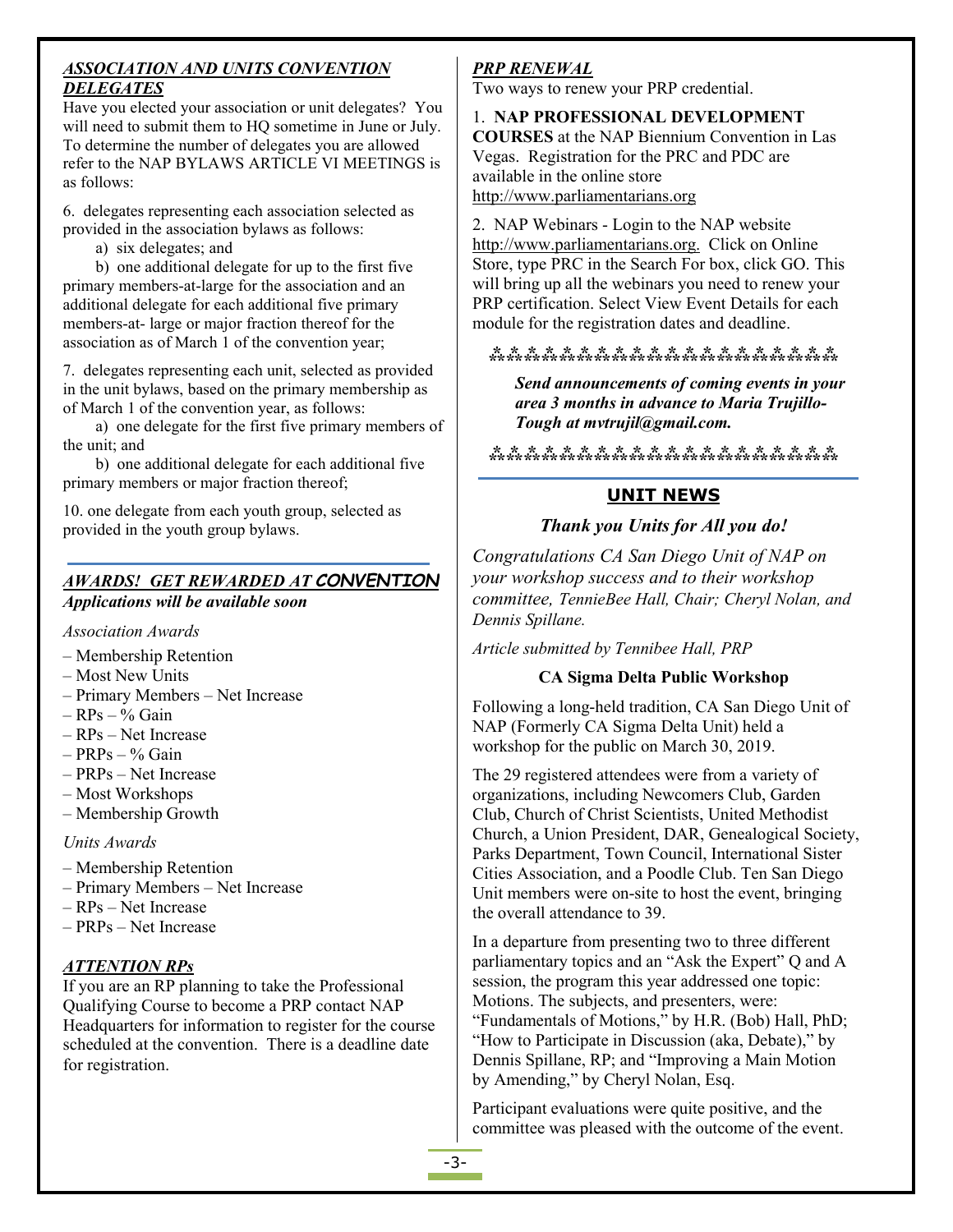*As District Director I was asked to write an article for the summer edition of NP for the Membership Extension and Retention Committee, Association Relations Subcommittee. I am pleased to announce the committee accepted the article and thank Arizona Alpha Unit, Nevada First Unit, and San Diego East County Unit the for providing the following articles on their 2018-2019 programs from which the NP article was drafted.*

#### *Arizona Alpha Unit*

*Report by Julie Johnson, Alpha Unit President*

Is your Unit looking for something exciting, rewarding and fun to do?

Then consider a public workshop on RONR. The Arizona Alpha Unit has been doing this for several years now and the rewards have been many. By sharing proper parliamentary procedure using Robert's Rules of Order, the Unit has been able to reach out into the community and make all types of organizations stronger and more efficient. Participants leave the workshop empowered with their new knowledge and skills, which allows them to be better officers and members of their respective organization.

While this may sound simple to do, it is not for the faint of heart. The Alpha Unit is blessed to have members who want to make a workshop happen and be successful. The first requirement is Unit buy in. Each person in the Unit must be willing to share their unique ability to build the workshop and make it happen. This includes everything from members being instructors to members setting up the chairs. The second requirement is depth of knowledge by the instructors. Each instructor must have a firm understanding of the topic they are presenting, so participants can have confidence in their learning to take with them.

The greatest reward from a public workshop is seeing the participants get excited about Robert's Rules of Order and how they will use that knowledge when they leave. They often want to continue learning this material and it is not uncommon for some to join a Unit in their area.

#### *Report by Workshop Chairman, Mark Ebert PRP*

The Arizona Alpha Unit produced the workshop, "How to Run Effective Meetings," at Mesa Community College on February 23, 2019. Twelve persons

attended the Saturday program, which ran from 9:45 a.m. to 5:30 p.m. Registration was conducted through the online service Eventbrite, enabling interested persons to pay with credit cards. Admission cost \$30 per person and included lunch and a copy of RIB In Brief.

Presenters were Mark Ebert, Joe Neglia, Michael Peck, and Vivian Vincent. Each presentation lasted fifty minutes. Topics included "The Rights of a Member," "The Steps of a Motion," "History and Fundamental Principles of Parliamentary Law," and "Three Key Motions: Limit Debate, Previous Question, and Refer to a Committee." Two presenters shared You Tube videos of both badly run and properly run meetings. The workshop concluded with "Small Groups Breakout Sessions: Advice from Registered Parliamentarians— Your Organization's Problems Solved!" Three credentialed parliamentarians sat at separate tables, meeting one-on-one with workshop attendees.

#### *Nevada First Unit*

*Report by Ralph McMullen RP Annual meetings chairman and current NSAP President*

Hosting a State Association Annual Meeting or Convention can be a daunting task. The First Nevada Unit of the National Association of Parliamentarians FNU (http://www.1nvnap.org/) volunteered to take on the task for the 2017 and 2018 Nevada State Association of Parliamentarians, NSAP, (http://www.nevadastateassociationofparliamentarians. com/) annual meetings. It was the first time in many years that the northern part of the state would have the opportunity to get local prospects to a state training. Not only offered to possible new members but also educate the public on what parliamentarians have to offer for smooth running meetings.

Ralph McMullen, Vice President of the NSAP and of his local unit FNU in the northern half of the state, agreed to Chair the Arrangements Committee. Joannah Schumacher, RP, President of FNU agreed to co-chair with him. Their first committee meeting followed their monthly meeting in February to get a jump on the September deadline. They used this first meeting to brain storm and set out goals and deadlines as well as to pick the Theme of the meeting "Great Organizations Don't Just Happen" for 2017 and "A Return to Civility-Using Robert's Rules to Maintain Decorum" which helped them when recruiting workshop speakers. They assigned tasks such as getting location rates, minimum meal requirements, extra costs, and if they offered reduced rates for hotel stay. Each assigned member reported back at the next meeting their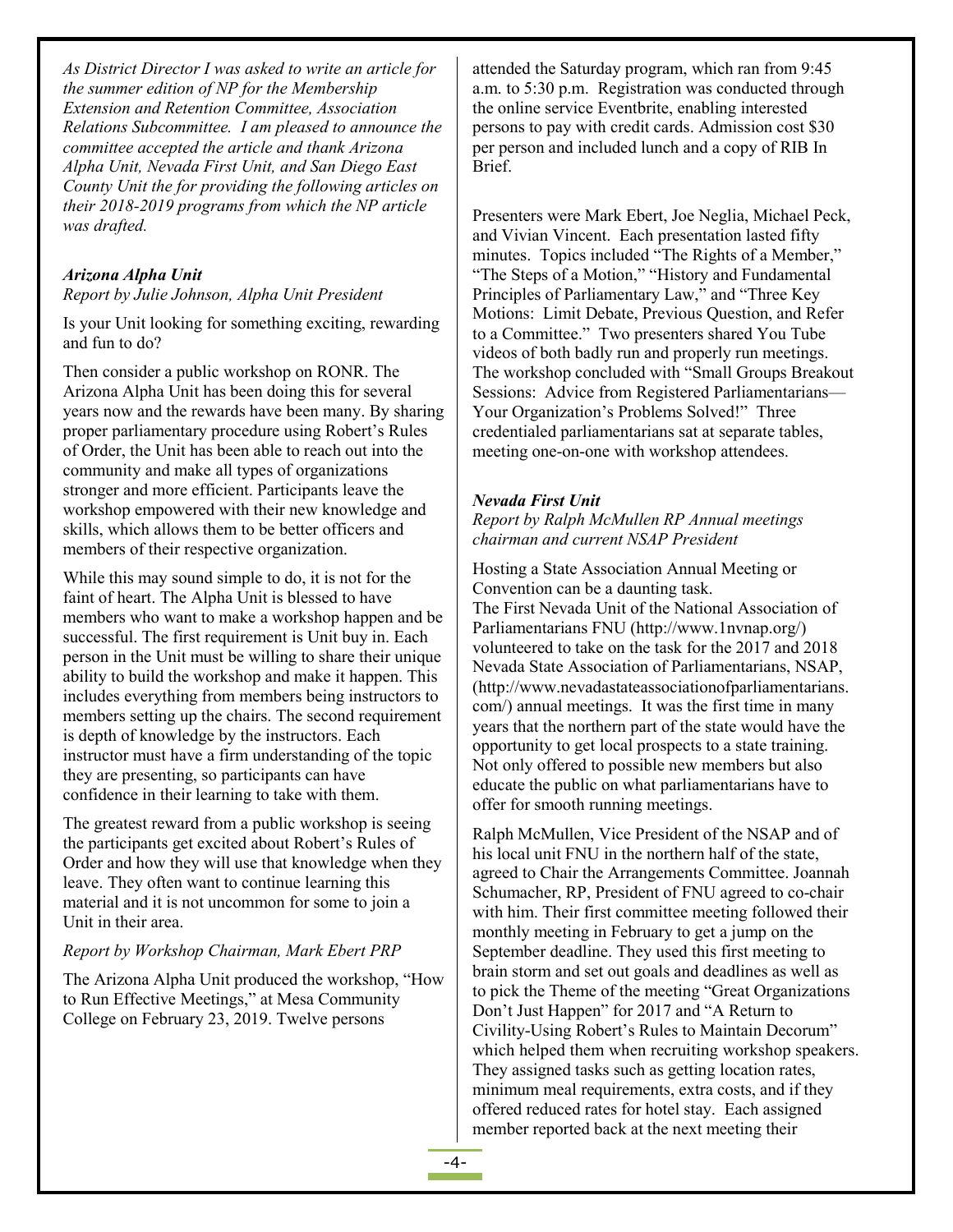findings and the committee picked a deal that offered not only great rates for the meal/meeting room but also a great hotel rate. The committee submitted our recommendation to the State for approval and continued to complete tasks.

Once a location and date were locked for 2017, searching for speakers began. We looked first for local members, willing and experienced in training as well as neighboring members who might be willing to travel. Connie Skidmore, RP agreed to training on Governing Documents, David Mezzera, PRP from neighboring state agreed to speak on Everyone Has a Role, our Nevada President Gail Knapp, PRP agreed to report on the New Credentialing Process, our District 8 Director, Vivian Vincent, PRP, livened things up with ParliOlympics, lastly we recruited our committee chair Ralph McMullen to present on Listening, Presiding and Tips for Effective Meetings. We were also able to secure an interesting speaker on Nevada Open Meeting Laws, Gary Schmit, for our local Virginia City Historic District tour.

In 2018 we were able to recruit our District 8 Director, Vivian Vincent, PRP, to speak on Parliamentary Law, State President Gail Knapp, PRP spoke on Preferential Voting, neighboring state member Lorenzo R Cuesta, PRP and Tamara Dunning, PRP agreed to speak on The Majority Rules, But Why Let Them? Our Committee Chair Ralph McMullen agreed to speak this time about Ethics and the President of FNU, Joannah Schumacher, RP gave a workshop on Contentious Meetings.

By securing our location, date, and speakers early, we increased our ability to get members and non-members alike to our training meeting making them successful meetings regarding attendance and local attention.

#### *San Diego East County of Parliamentarians Unit Information for report provided by Victoria Cohen, CSDEC President*

The story of the California San Diego East County Unit of Parliamentarians is one of one member on a mission to have enough active members to conduct business. Victoria Cohen, President of the SDEC called the District Eight Director and requested a visit to her unit in San Diego. She needed someone to teach a 'Membership Boot Camp' and administer the 40 question membership exam to at least six provisional members so they could become NAP members and assume some unit responsibilities. Victoria had been so frustrated because all those who attended the unit meetings were Provisionals, none of which could serve as president or had the privileges of membership. She

said, "I told them if they didn't become members -'I quit!"

Instead of quitting Victoria made it her mission to bring new members into the unit. She spent evenings and weekends studying with the group of provisional members in her home, they worked on the membership study guide at meetings, she studied on her own, so she understood what she was helping them with, and she reached out for help. By April 2018 SDEC had grown by eight new members.

A year later the unit has active members who are conducting business as it should be. They are utilizing the National Parliamentarian as a study guide and the members are giving individual presentations on various topics during the study sessions. The theme for SDEC is to continue to learn.

## **DISTRICT 8 MERC REPORT**

(Membership Extension and Retention Committee) MERC REPORT District Eight Director Vivian Vincent PRP April 2, 2019

January, February and March have been focused on membership retention in District 8.

#### *Membership*

District 8 association presidents and their boards assisted with contacting members on the lists received from HQ. Emails were sent in January, February, and March, as well as personal contacts with individuals. While association presidents now receive the same report district directors receive from HQ, I continue to email a copy of each state association's list to the president with a message asking them to contact the individuals on the list, offer suggestions for reaching out to non-renewed members, etc.

As of the March 4-8 membership report 99 district members had not renewed compared to 90 in 2018.<br>The breakdown of non-renewed members is 33-unit members (11 in 2018), 66 MALs (79 in 2018), and 12 student members (30 in 2018). One PRP, 2 RPs, 3 PRP-Rs, and 1 RP-R had not renewed as of the March NAP report. Note: One PRP-R passed away in 2018. The number of non-renewed unit members is three time higher than the previous year renewal period. Most non-renewed unit members are in Arizona and California. One association president reported disappointment in the lack of response from members to emails. The number of MALs continues to remain a concern with the largest numbers in California, Hawaii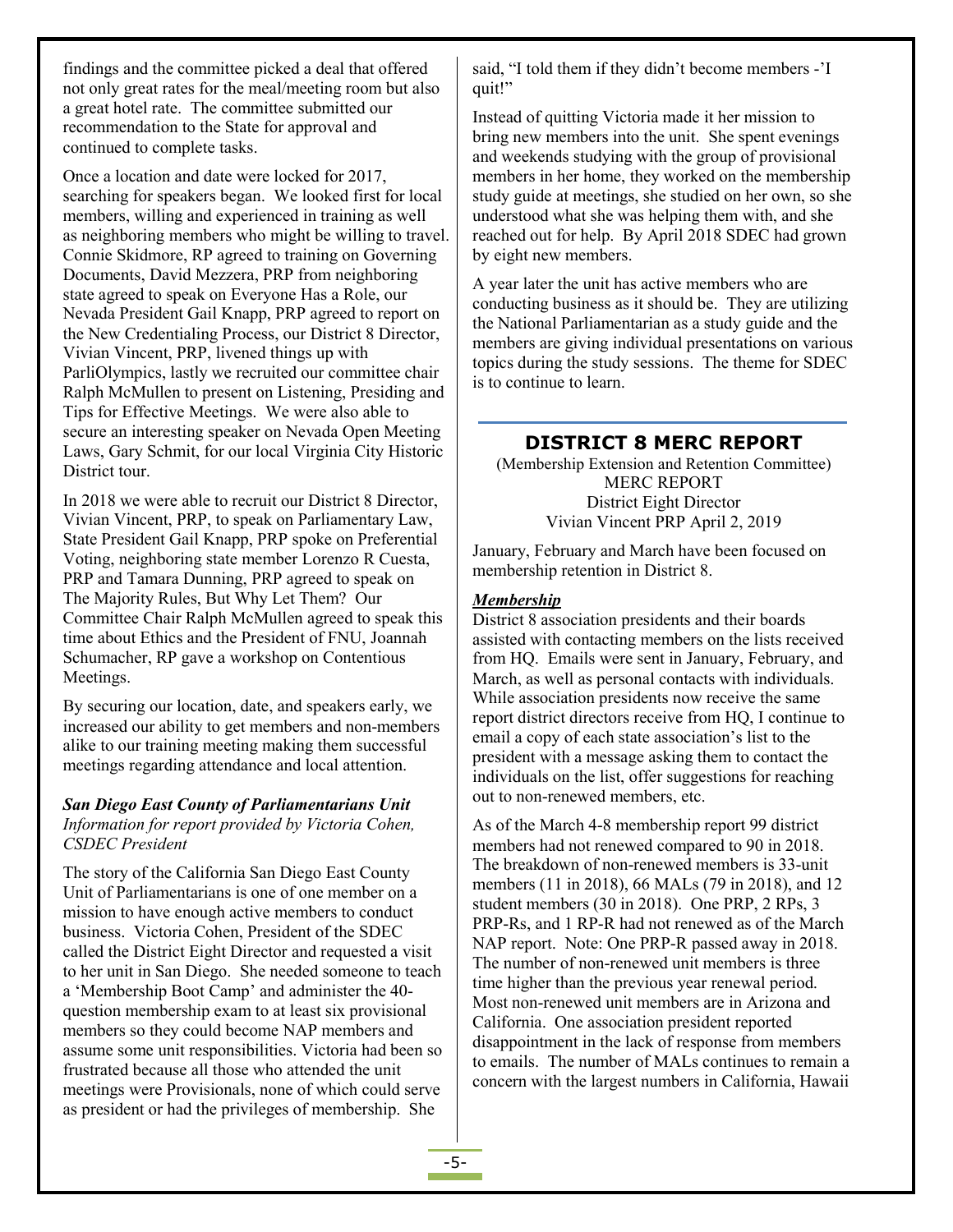and Arizona. My best hope is that all the emails, calls, text messages, and one on one conversations will all be answered when we see the April membership report.

MERC continued

## *NP Articles*

Surprise! Something New - A plan for articles: I don't know where I have been this past year but what a surprise it was to receive an email from Sheryl Wombie saying "I am working on the Membership Extension and Retention Committee, Association Relations Subcommittee. I have been assigned to partner with the *National Parliamentarian (NP)* staff to include district, association and unit news in the NP. This responsibility requires that three (3) articles per biennium are published in the NP from the Association Relations Committee. In the Plan for Articles, your district is listed for an article submission for the Summer edition.

What I love about my district is that when I send a call  $(A)$  Answer: out for help, I get help. The stories I collected from three units will be featured in *Units - The Best Division of NAP* in the summer edition of the NP. Even up (B) Answer: against a deadline this was a fun article and I am happy to be able to share the stories of our great units.

In another article submitted to the NP for the summer  $\vert$  (C) Answer: edition I have given several good "and fun" reasons to attend the 42<sup>nd</sup> Biennium *Convention* in Las Vegas in (D) Answer Sept.

## *Associations*

**- HSAP:** The Hawaii State Association of  $\vert$  (E) Answer: Parliamentarians will hold its bi-annual meeting on May 19, 2019. This district director will attend the meeting and events as the NAP Rep.

### *District 8*

 $\overline{\text{District 8}}$  will hold its biennial conference with a meeting on September 3, 2019 from 6-8 PM at the Westgate Hotel and Casino in Las Vegas.

*(End of MERC Report)*

# **OPEN BOOK TEST (Find the Magic Word!)**

# By David Mezzera, PRP

You will need both your *RONR* and your "In Brief" to answer these five challenges.Then put the correct answers together in order, following the directions, to find the right word on the right line on the right page of your *RONR*. That becomes the **Magic Word**. The first District 8 person to send the "magic word" to the author will win a prize.

===> [ca-parliamentarian@comcast.net](mailto:ca-parliamentarian@comcast.net).

So, get out your two books and go to work - this should be a simple exercise!

Which part (Roman Numeral) of "In Brief" defines the role of **custom**?

In "In Brief," what is the number of the question that asks about friendly **amendments**?

What is the total number of recognized motions in the **tinted pages** of *RONR*?

(D) Answer: \_\_\_\_ Besides a **Request to be Excused from a Duty**, how many other types of requests or inquiries are explained in "In Brief"?

According to "In Brief," what is the number of **Subsidiary Motions**?

Now take your answer to (A) and go to that chapter (Roman Numeral) in *RONR*. Then take your answer to  $(B)$  and go to that section  $(\S)$  in *RONR*. Next, take your answer to (C) and search for that page in *RONR*. You're getting close. Take the answer for (D) and scroll down to that line on the above page. Finally, your answer to (E) will indicate which word on that line is your goal - and that becomes the M**agic Word** to send in as noted above. Go for it . . . and do you know **WHY** that is the magic word? If not, check further in this D8 newsletter or check with our D8 Director.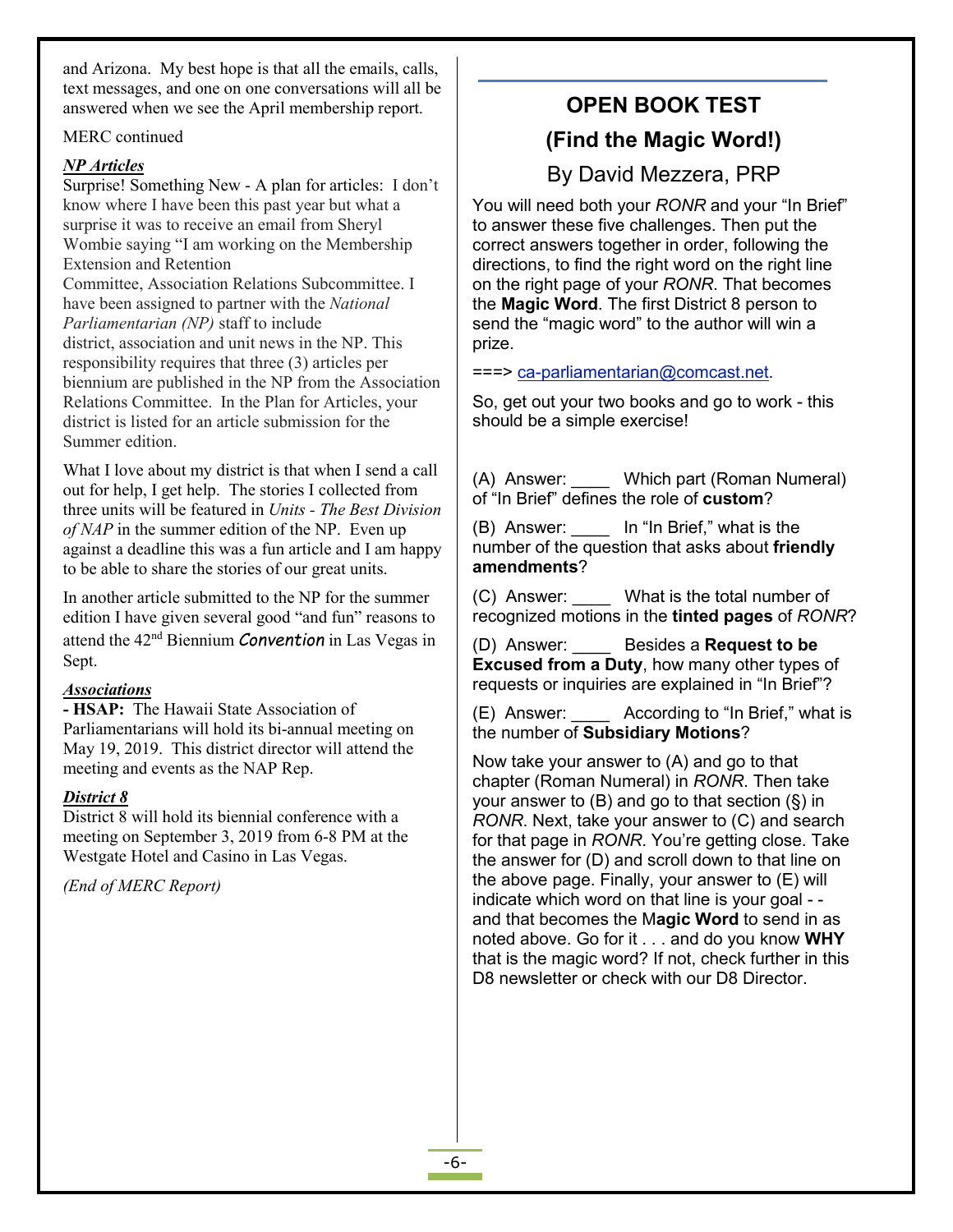### 【**Two suggestions about "Lay on the Table**】

# 【暂停**)"**】

**By He Fei, RP,**China Association of Parliamentarians. Original translation by He Lifeng *Condensed with permission of the author by Vivian Vincent PRP District 8 Director for District Eight Newsletter, Spring 2019 Edition*

The motion of "*Lay on the Table"* enables the assembly to lay the pending question aside temporarily when something else of immediate urgency has arisen or  $\begin{vmatrix} 1 \\ 1 \end{vmatrix}$ when something else needs to be addressed before consideration of the pending question is resumed.(P209)

In Robert's rules of Order (11<sup>th</sup> edition) this motion is  $\frac{dy}{dx}$  in each of the classified into subsidiary motions. Comparing the traits between subsidiary motions and privileged motions,  $\vert$  2. Lay on the Table is more in line with the criterion of privileged motions not subsidiary motions. In addition, after the immediate urgency has been handled it's unfair to resume the main motion which has been laid on the table through a motion of Take from the Table

I suggest the subsidiary motion Lay on the Table be considered a privileged motion and delete a step to Take from the Table to enable the pending main motion laid on the table can come back to the assembly automatically after the immediate urgency has been handled to be processed continuously from the place where it was interrupted.

# **Why classify** the motion "Lay on the Table" into  $\begin{bmatrix} 3. \\ -3. \end{bmatrix}$ **privileged motion?**

1. Lay on the Table does not relate to the current main motion- this is the biggest difference from the other subsidiary motions. Once other subsidiary motions have been adopted main motions can change substantially, such as being refused by some way, changed by amendment, debated sufficiently, getting more information, debate limitation, etc. When the motion Lay on the Table is adopted it does not change the main motion, its handling is stopped and there are no other changes with contents, nature and situation until it is taken from the table and discussion continues.

2. Unlike subsidiary and incidental motions, "privileged motions" do not relate to the pending business, have to do with special matters of immediate and overriding importance which, without debate, should be allowed to interrupt the consideration of anything else (P66). Lay on the Table is not related to the pending motion; it's not arguable; and directly interrupts the

current business. Lay on the Table is more in line with the characteristics of privileged motions.

3. The precedence of Lay on the Table is highest in subsidiary motions. Its precedence is next to all the privileged motions; in Robert's rules of Order(11<sup>th</sup> edition), all motions that yield to privileged motions, almost yield to Lay on the Table, such as the point of order adhered with subject (P247), suspending the rules (P260), objection to consideration of a motion (P267), etc. So, there is no obstacle on precedence if Lay on the Table is classified into privileged motions.

#### **Delete the step "Take from the Table",**

If it is desired to resume the consideration of a main motion (along with any series of motions that may be adhering) which lies on the table it can be proposed by means of the motion to Take from the Table and that the motion or series become pending again (P75-67).

If it lies on the table, it can be taken from the table (P113). If a main motion is interrupted for some urgency which doesnot relate to itself, but must be resumed to the assembly through Take from the Table, this fell suppression on the original main motion. We can presume a situation: in an assembly with many members and motions, a pending motion is "laid on the table" for other urgency, and then submerged into other motions, forgotten by members, not been "taken from the table" when the assembly is adjourned, even the next assembly, then this original main motion is ignored innocently, it's not fair. If this loophole is utilized by someone, it will produce suppression on a motion.

Motions are improper that conflict with, or present practically the same question as, one still within the control of the society because its not finally disposed of. If a conflicting motion were allowed in such cases, it would interfere with the freedom of the assembly in acting on the earlier motion when its consideration is resumed (p343).

4. Robert's Rules of Order  $(11<sup>th</sup> Edition)$  says, "the main motion is laid on the table" and "the topic is handled temporarily", but in fact, the main motion laid on the table just was forced to be interrupted for another reason. After it was interrupted, the main motion is not handled in any way, and there is big difference from those main motions which were "committed" or "postponed" temporarily and come back to the assembly automatically within the appointed time. The motion which has been laid on the table only can be discussed after the motion of "take from table" is adopted by the assembly--and, the adoption of "Take from the Table" still needs a high threshold: it can only be moved when there is no pending motion, irregular when another member has speech rights, need a second, needs majority vote. It's not fair to a motion which is interrupted by other urgency innocently.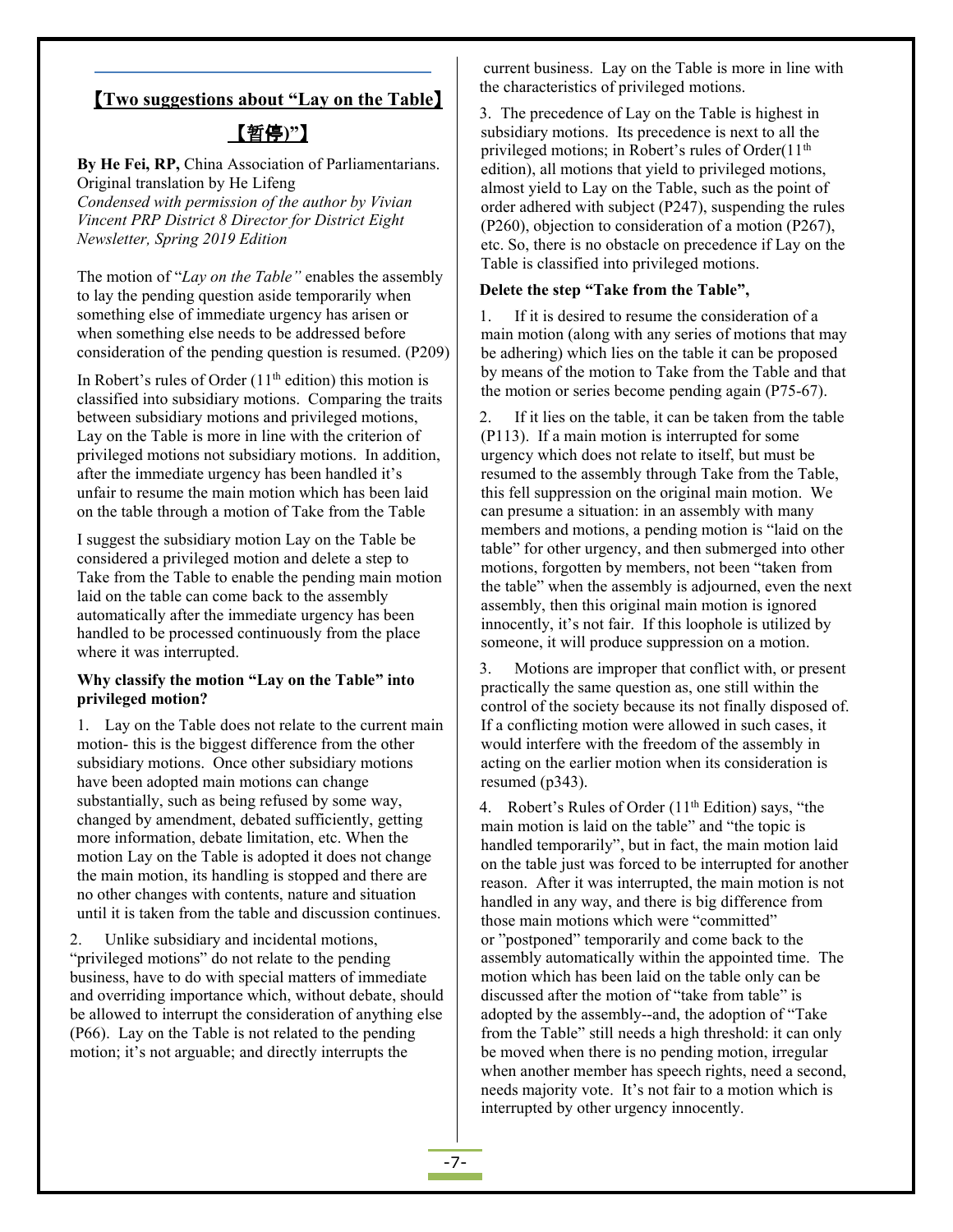5. Once a motion is laid on the table, it should be taken from the table automatically after the urgency is handled and it is in line with "the planned agenda" and the rules requirement of motion handling process. It's not necessary to let the main motion come back to the assembly through the motion of "Take from the Table".

6. Generally, once a motion is moved to an assembly, it must be handled completely, unless it was changed, temporarily handled in some way, or obstructed or repealed by the assembly. Only the main motion "laid on the table" needs the support of another motion --take form the table-- to continue the handling process means a main motion which was laid on the table needs to be introduced into the assembly two times, it's not in line with the motion handling process. It should not necessary and proper to resume a motion through a motion of Take from the Table.

When a pending main motion has been laid on the table it should come back to the assembly automatically after the immediate urgency has been handled and be in process continuously from the place where it was interrupted

In the preface of the original Robert's rules of Order  $(11<sup>th</sup>$ edition) says "Robert received thousands of letters for many years, ……based on these letters, he reorganized the contents of this book, expanded new rules, clarified some confusing concepts, and made lots of modifications". Keeping continuous clarification of Robert's Rules of Order and modification periodically is long-term and lasting tradition". I hope the motions Lay on the Table and Take from the Table can eventually be arranged and modified more reasonably. 2019-2-7

**District 8 Leadership Contacts**

District 8 Director: Vivian Vincent PRP [vkvster@gmail.com](mailto:vkvster@gmail.com)

#### **State Association Presidents:**

Arizona: Marilyn Newman PRP..[mklaughead@gmail.com](mailto:mklaughead@gmail.com) California: James Stewart PRP….… [jhstew@earthlink.net](mailto:jhstew@earthlink.net) China: Wanchun Sun RP…….........[.lksunchun@163.com](mailto:lksunchun@163.com) Hawaii: June Asato PRP…….… [jasato@hawaii.rr.com](mailto:jasato@hawaii.rr.com) Nevada: Ralph McMullen…<u>ralphmcinreno@yahoo.com</u> │ ✓ Utah: Kathy Boyer PRP........ [kboyer@powerangle.com](mailto:kboyer@powerangle.com)

# **NAP 42nd Biennial** *Convention* **Volunteers**

# *HELP!! WE NEED A VOLUNTEER COORDINATOR TO KEEP US ORGANIZED!!!!!!*

*Set up a schedule (based on the convention schedule, fill in the names and tell us where to go and when. Email me asap if you are willing be our coordinator - it is only for district 8 members vkvster@gmail.com*

*Volunteers are the key to ensure the 42 nd Biennial Convention is the best experience any member will have at a NAP convention.Here are a few jobs that need to be done:*

- **"***Convention* **Buddies":** Meet, greet, and help newcomers throughout the convention. Buddies guide newcomers during the convention on the ins and outs of the convention. Often sitting with them during general sessions, helping them decide the best workshops for their needs, sit with them during meal functions, introduce them to other members, etc.
- $\checkmark$  Convention bag stuffing: This job with most likely take place on Tuesday and Wednesday before the convention begins.
- Greeters and Guides: Greet attendees when they arrive at the hotel, give directions to registration, meetings and workshop areas.
- Workshop facilitators: Make sure the workshop area is ready for the presenter, introduce the presenter, stamp or verify workshop attendance forms and collect workshop evaluations.
- Registration: Assistance setting up the registration tables and assist with check-in of attendees at the registration check in tables.
- $\checkmark$  Meeting Pages usually students from youth partner organizations. Serve as pages to assist meeting attendees during general sessions
- $\checkmark$  Function Door Greeters: These individuals greet meal or general session attendees at the door, check their credentials, take tickets for events and guide guests to reserved tables.